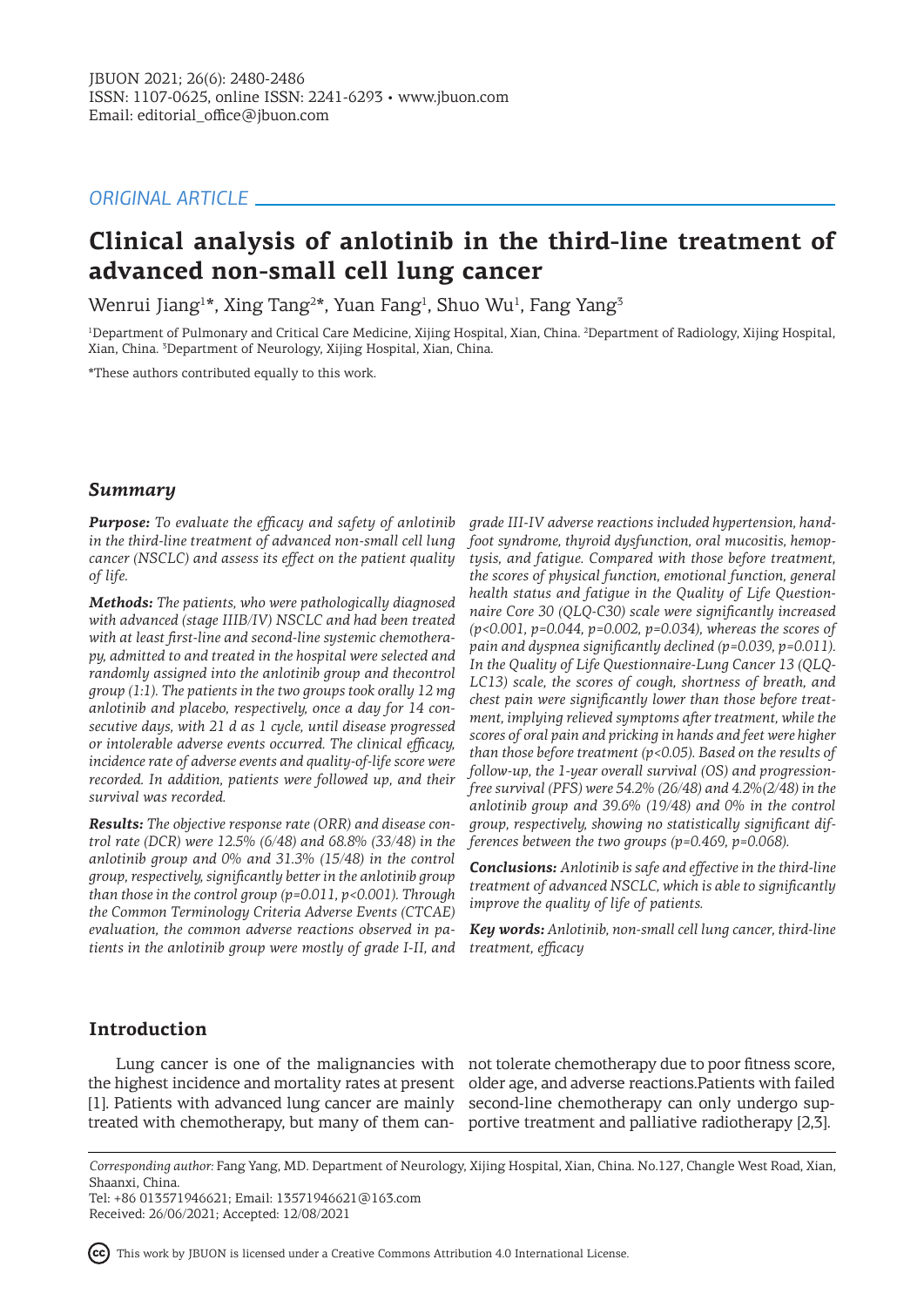Anlotinib, a new multi-target tyrosine kinase inhibitor (TKI), mainly represses vascular endothelial growth factor receptors (VEGFRs), fibroblast growth factor receptors (FGFRs), platelet-derived growth factor receptors (PDGFRs) and stem cell factor receptors [4]. Previous clinical studies have manifested that anlotinib is effective against nonsmall cell lung cancer (NSCLC), medullary thyroid carcinoma and soft tissue sarcoma, with controllable toxicity [5-8]. Anlotinib has been approved for marketing to treat NSCLC that has failed firstline and second-line treatment in China. Currently, there is no standard third-line therapeutic regimen for advanced lung cancer patients having progression after second-line chemotherapy.

In the present study,the efficacy and safety of anlotinib in the third-line treatment of advanced NSCLC and its effect on the quality of life of patients were investigated.

## **Methods**

#### *General data*

The clinical data of 66 advanced NSCLC patients admitted to the hospital were collected. *The inclusion criteria* were set as follows: 1) patients aged ≥18 years old, 2) those pathologically diagnosed with advanced (IIIB/ IV) NSCLC with measurable lesions, 3) those with dis-

ease progression after receiving at least two systemic chemotherapy regimens or intolerant of chemotherapy, 4) those with an Eastern Cooperative Oncology Group (ECOG) performance status (PS) score of 0-1 point(s), 5) those with a life expectancy of over 3 months, and 6) those with sufficient bone marrow function (neutrophil count > $1.5 \times 10^9$  cells/L, platelet count > $100 \times 10^9$  cells/L, and hemoglobin  $>10$  g/L), liver function (total bilirubin <1.0 times the upper limit of normal, alanine transaminase<1.5 times the upper limit of normal, and aspartate aminotransferase <1.5 times the upper limit of normal), renal function (serum creatinine level <133 µmol/L and urea nitrogen <8.3 mmol/L) and arterial blood oxygen partial pressure >60 mmHg without oxygen inhalation. *The exclusion criteria* involved: 1) patients with central or cavity lung squamous cell carcinoma, or accompanied by hemoptysis (hemoptysis volume >50 mL/d), 2) those with uncontrolled central nervous system metastasis, 3) those with severe cardiopulmonary diseases, such as interstitial lung disease, 4) those with gastrointestinal diseases affecting drug absorption, such as habitual diarrhea or constipation, 4) those with arterial/venous thrombosis in the past 6 months, such as cerebrovascular accidents, deep vein thrombosis, or pulmonary embolism. The baseline data of the two groups of patients, including age, gender, tumor pathologic type, clinical stage, and ECOG score, are shown in Table 1. All patients enrolled were informed and signed the informed consent in accordance with *Declaration of Helsinki*.This study was approved by the ethics committee of Xijing Hospital.

**Table 1.** Baseline characteristics of the studied patients

| Characteristics                           | Anlotinib group $(n=48)$ | Control group $(n=48)$ | p value |
|-------------------------------------------|--------------------------|------------------------|---------|
|                                           | $n\llap/00$              | (%)                    |         |
| Age (years)                               | $58.6 \pm 7.9$           | $59.8 \pm 8.3$         | 0.470   |
| Gender                                    |                          |                        |         |
| Male                                      | 25(52.1)                 | 29(60.4)               | 0.538   |
| Female                                    | 23 (47.9)                | 19(39.6)               |         |
| Pathologic type                           |                          |                        | 0.399   |
| Squamous cellcarcinoma                    | 15(31.3)                 | 13(27.1)               |         |
| Adenocarcinoma                            | 28 (58.3)                | 33 (68.7)              |         |
| Others                                    | 5(10.4)                  | 2(4.2)                 |         |
| Smoking history                           |                          |                        | 0.401   |
| Yes                                       | 31(64.6)                 | 27(56.3)               |         |
| No                                        | 17 (35.4)                | 21(43.7)               |         |
| Clinical stage                            |                          |                        | 0.516   |
| <b>IIIB</b>                               | 18 (37.5)                | 14 (29.2)              |         |
| IV                                        | 30(62.5)                 | 34 (70.8)              |         |
| ECOG PS score (points)                    |                          |                        | 0.580   |
| $\overline{0}$                            | 22(45.8)                 | 19 (39.6)              |         |
|                                           | 26 (54.2)                | 29(60.4)               |         |
| Previous chemotherapy                     |                          |                        | 0.414   |
| Second-line chemotherapy                  | 28 (58.3)                | 25(52.1)               |         |
| Third-line chemotherapy                   | 20 (41.7)                | 23 (47.9)              |         |
| ECOG: Eastern Cooperative Oncology Group. |                          |                        |         |

ECOG: Eastern Cooperative Oncology Group.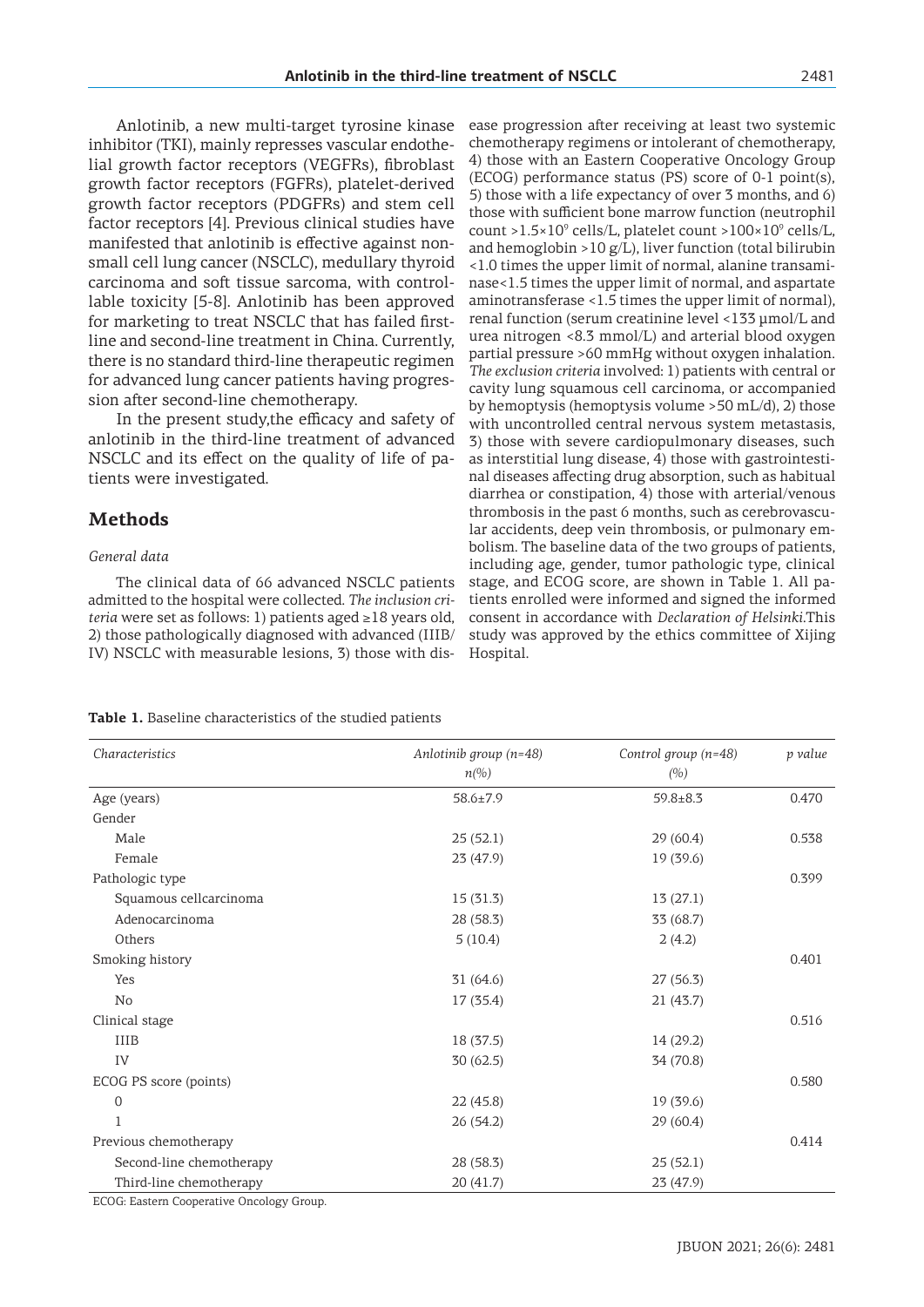#### *Therapeutic methods*

In the anlotinib group, patients took orally anlotinib hydrochloride (trade name: Fucovi, Chia Tai Tianqing Pharmaceutical Group Co., Ltd.,Lianyungang, China, NMPN: H20180004) at a dose of 12 mg (half an hour after a meal, once a day for 14 d, rest 7d), with 21 d as 1 cycle. The medication was stopped if the disease progressed, intolerable adverse events occurred, or patients died or refused to continue treatment. The dose was adjusted to 10 mg once a day when adverse events of grade 3 and above were observed during treatment, and it was reduced to 8 mg once a day in the case of intolerable adverse reactions. The drug should be discontinued if adverse reactions were remained intolerable.

In the control group, patients took 1 tablet of placebo once a day for 14 consecutive days, with 21 d as 1 cycle.

#### *Observation indexes*

The efficacy was assessed based on RECIST 1.1, categorized as complete response (CR), partial response (PR), stable disease (SD) and progressive disease (PD). The objective response rate (ORR, the percentage of patients with CR+PR in all patients) and disease control rate (DCR, the percentage of patients with CR+PR+SD in all patients) were calculated. Adverse reactions after taking the drug were evaluated as per National Cancer Institute-Common Terminology Criteria Adverse Events (NCI-CTCAE) Version 4.0.

The quality of life of patients was assessed through two scales of the European Organization for Research and Treatment of cancer (EORTC) [Quality of Life Questionnaire Core 30 (QLQ-C30, 3.0 version) and Quality of Life Questionnaire-Lung Cancer 13 (QLQ-LC13)] [9]. Patients were followed up, and their overall survival (OS, time from random enrollment to death from any cause) and progression-free survival (PFS, time from random enrollment to disease progression or death) were recorded.

#### *Statistics*

SPSS 22.0 (IBM, Armonk, NY, USA) was utilized for statistical analyses. Measurement data were expressed as mean ± standard deviation (χ±s), and compared between groups through t-test. Enumeration data were expressed as ratio (%), and  $x^2$  test was used for comparison between groups. Survival curves were plotted according to the Kaplain-Meier method, and Log-rank test was adopted to verify whether the difference in survival were statistically significant between the two groups. P<0.05 suggested that the difference was statistically significant.

## **Results**

## *Comparison of short-term efficacy between the two groups of patients*

After treatment, there were 6 cases of PR, 27 cases of SD and 15 cases of PD in the anlotinib group (n=48), with an ORR of  $12.5\%$  (6/48) and a DCR of 68.8% (33/48), and 0 cases of PR, 15 cases of SD and 33 cases of PD in the control group (n=48), with an ORR of 0% and a DCR of 31.3% (15/48). The ORR and DCR showed statistically significant differences between the two groups, significantly better in anlotinib group than those in control group (p=0.011, p<0.001).

#### *Incidence rate of adverse reactions in patients*

In the anlotinib group, adverse reactions such as hypertension, hand-foot syndrome and thyroid dysfunction were most commonly observed, which were grade I-II in most patients according to CTCAE evaluation. Besides, there were grade

#### **Table 2.** Comparison of adverse reactions of patients in the two studied groups

|                      | Anlotinib group $(n=48)$ |                     | Control group $(n=48)$   |                     | p value |
|----------------------|--------------------------|---------------------|--------------------------|---------------------|---------|
|                      | Grade I-IV               | Grade III-IV        | Grade I-IV               | Grade III-IV        |         |
|                      | $n\llap{$\otimes$}$      | $n\llap{$\otimes$}$ | $n\llap{$\binom{0}{0}$}$ | $n\llap{$\otimes$}$ |         |
| Fatigue              | 14(29.2)                 | 1(2.1)              | 11(22.9)                 | 0(0)                | 0.485   |
| Nausea and vomiting  | 4(8.3)                   | 0(0)                | 3(6.3)                   | 0(0)                | 0.695   |
| Diarrhea             | 9(18.8)                  | 0(0)                | 4(8.3)                   | 0(0)                | 0.136   |
| Hemoptysis           | 12(25.0)                 | 2(4.2)              | 6(12.5)                  | 0(0)                | 0.117   |
| Hypertension         | 33 (68.8)                | 11(22.9)            | 15 (31.3)                | 0(0)                | 0.001   |
| Proteinuria          | 10(20.8)                 | 0(0)                | 5(10.4)                  | 0(0)                | 0.160   |
| Hypertriglyceridemia | 7(14.6)                  | 0(0)                | 5(10.4)                  | 0(0)                | 0.537   |
| Hypercholesterolemia | 8(16.7)                  | 0(0)                | 3(6.3)                   | 0(0)                | 0.109   |
| Hyperglycemia        | 6(12.5)                  | 0(0)                | 4(8.3)                   | 0(0)                | 0.230   |
| ALT/AST elevation    | 7(14.6)                  | 0(0)                | 5(10.4)                  | 0(0)                | 0.537   |
| Thyroid dysfunction  | 20(41.7)                 | 2(4.2)              | 0(0)                     | 0(0)                | 0.001   |
| Oral mucositis       | 14 (29.2)                | 3(6.3)              | 0(0)                     | 0(0)                | 0.001   |
| Hand-foot syndrome   | 18 (37.5)                | 2(4.2)              | 1(2.1)                   | 0(0)                | 0.001   |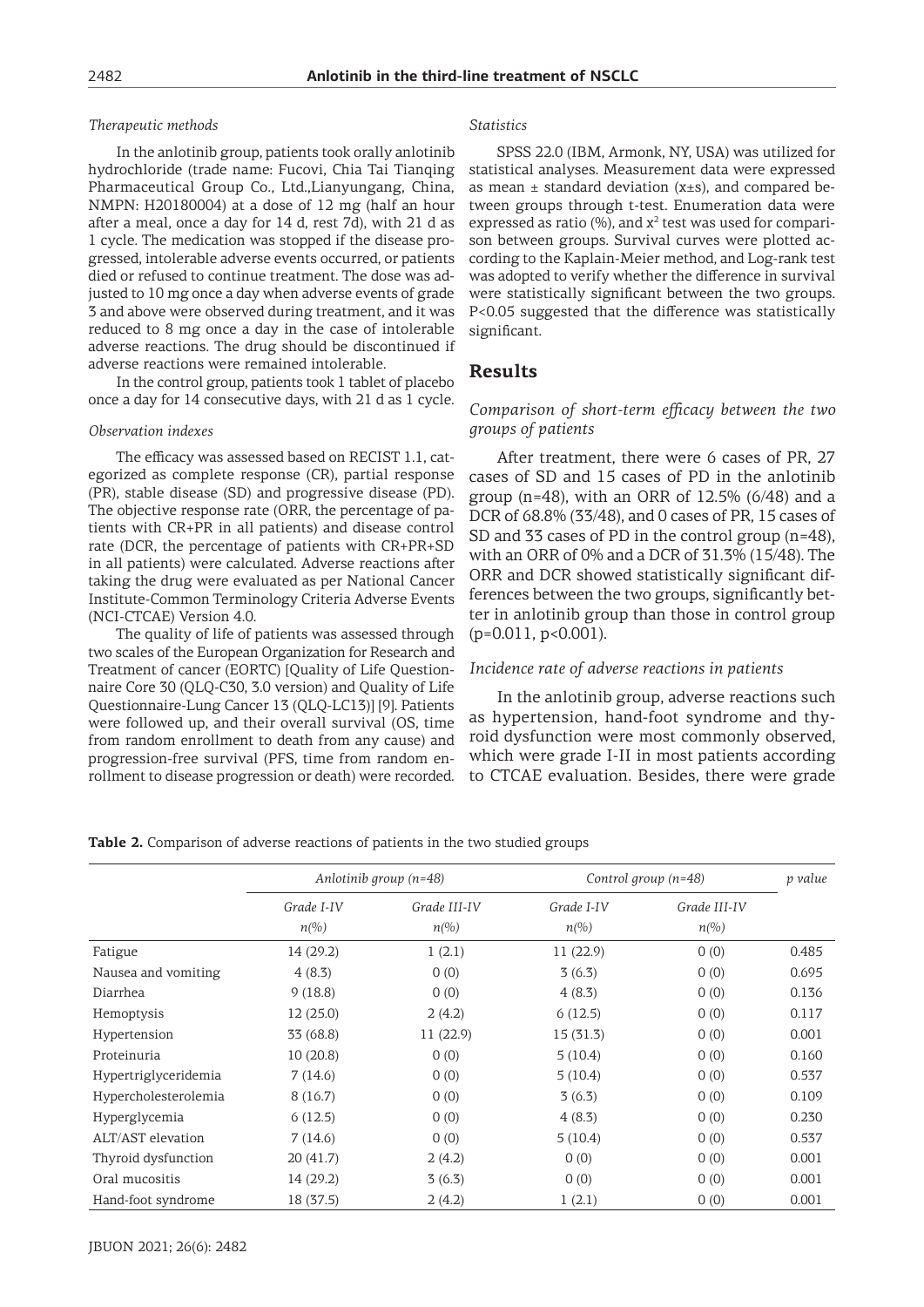III-IV adverse reactions including hypertension, hand-foot syndrome, thyroid dysfunction, oral mucositis, hemoptysis and fatigue. No drug-related death ooccured. Hemoptysis was observed in 12 patients, with grade I-II hemoptysis (relieved after symptomatic cough suppressant and expectorant or carbazochrome sodium sulfonate injection) in 10 of them and grade III hemoptysis (relieved after intravenous injection of Agkistrodon acutus blood thrombin and discontinuance of anlotinib) in the remaining two. The blood pressure of patients with hypertension was controlled after administration of antihypertensive drugs, and no hypertensive crisis or hypertensive emergency were found. In addition, no hypertension-induced dose reduction or anlotinib discontinuation was dose of anlotinib was reduced to 10 mg once a day.

observed. Grade III hand-foot syndrome was found in 2 patients, which was attenuated to grade I after the dose of anlotinib was reduced to 10 mg once a day. There were 15 cases of hypothyroidism, including 13 cases of grade I-II (no special treatment was performed) and 2 cases of grade III (alleviated to grade I after thyroxine replacement therapy). Grade I hyperthyroidism was observed in 5 patients, and no special treatment was given. There was no thyroid dysfunction-induced dose reduction or drug discontinuation. Fourteen patients had oral mucositis and were recommended to have good oral hygiene, use mouthwashand eat no spicy foods. Among them, 3 suffered grade III oral mucositis that was relieved to grade I after the

**Table 3.** Comparison of posttreatment EORTC-QLQ-C30 and EORTC-QLQ- LC13 scale scores of patients treated with Anlotinib

| Characteristics            | Pretreatment      | 1 month posttreatment | p value |
|----------------------------|-------------------|-----------------------|---------|
| QLQ-C30                    |                   |                       |         |
| Functioning scales         |                   |                       |         |
| Physical                   | $65.33 \pm 14.41$ | 77.20±13.19           | 0.001   |
| Role                       | $53.21 \pm 19.52$ | $60.60 \pm 20.68$     | 0.094   |
| Emotional                  | 74.73±15.74       | 80.96±14.49           | 0.044   |
| Social                     | $49.11 \pm 12.65$ | $56.84 \pm 13.90$     | 0.101   |
| Cognitive                  | 83.36±18.05       | $81.67 \pm 17.55$     | 0.643   |
| General health status      | 42.46±12.55       | 49.97±10.08           | 0.002   |
| Symptom scales             |                   |                       |         |
| Appetite loss              | 30.73±21.15       | 35.52±20.04           | 0.258   |
| Constipation               | $9.64 \pm 12.89$  | $9.07 \pm 13.35$      | 0.513   |
| Dyspnea                    | 34.34±12.98       | 26.90±15.09           | 0.011   |
| Fatigue                    | $40.35 \pm 18.26$ | 48.24±29.02           | 0.034   |
| Financial impact           | 34.58±17.45       | 30.63±18.33           | 0.511   |
| Nausea and vomiting        | 15.88±19.48       | 22.03±16.93           | 0.102   |
| Diarrhea                   | $10.33 \pm 7.53$  | $16.56 \pm 9.29$      | 0.179   |
| Pain                       | 34.39±18.75       | 27.83±19.73           | 0.039   |
| Sleep disturbance          | 36.98±20.95       | 31.68±19.53           | 0.203   |
| QLQ-LC13                   |                   |                       |         |
| Cough                      | 42.74±10.47       | 27.80±10.85           | 0.001   |
| Hemoptysis                 | $10.46 \pm 10.45$ | $12.52 \pm 11.04$     | 0.350   |
| Shortness of breath        | 31.83±13.31       | $16.51 \pm 15.65$     | 0.001   |
| Dysphagia                  | $5.89 \pm 9.79$   | $9.41 \pm 8.80$       | 0.691   |
| Oral pain                  | 12.68±10.15       | 18.54±12.30           | 0.013   |
| Pricking in hands and feet | 13.58±10.62       | $20.41 \pm 11.56$     | 0.003   |
| Alopecia                   | 23.76±13.33       | 26.73±10.59           | 0.230   |
| Chest pain                 | 36.64±10.97       | 30.93±11.48           | 0.015   |
| Shoulder Pain              | 26.16±10.84       | 22.03±12.77           | 0.091   |
| Other sites pain           | 30.39±14.47       | 26.27±11.44           | 0.125   |

EORTC: European Organization for Research and Treatment of Cancer.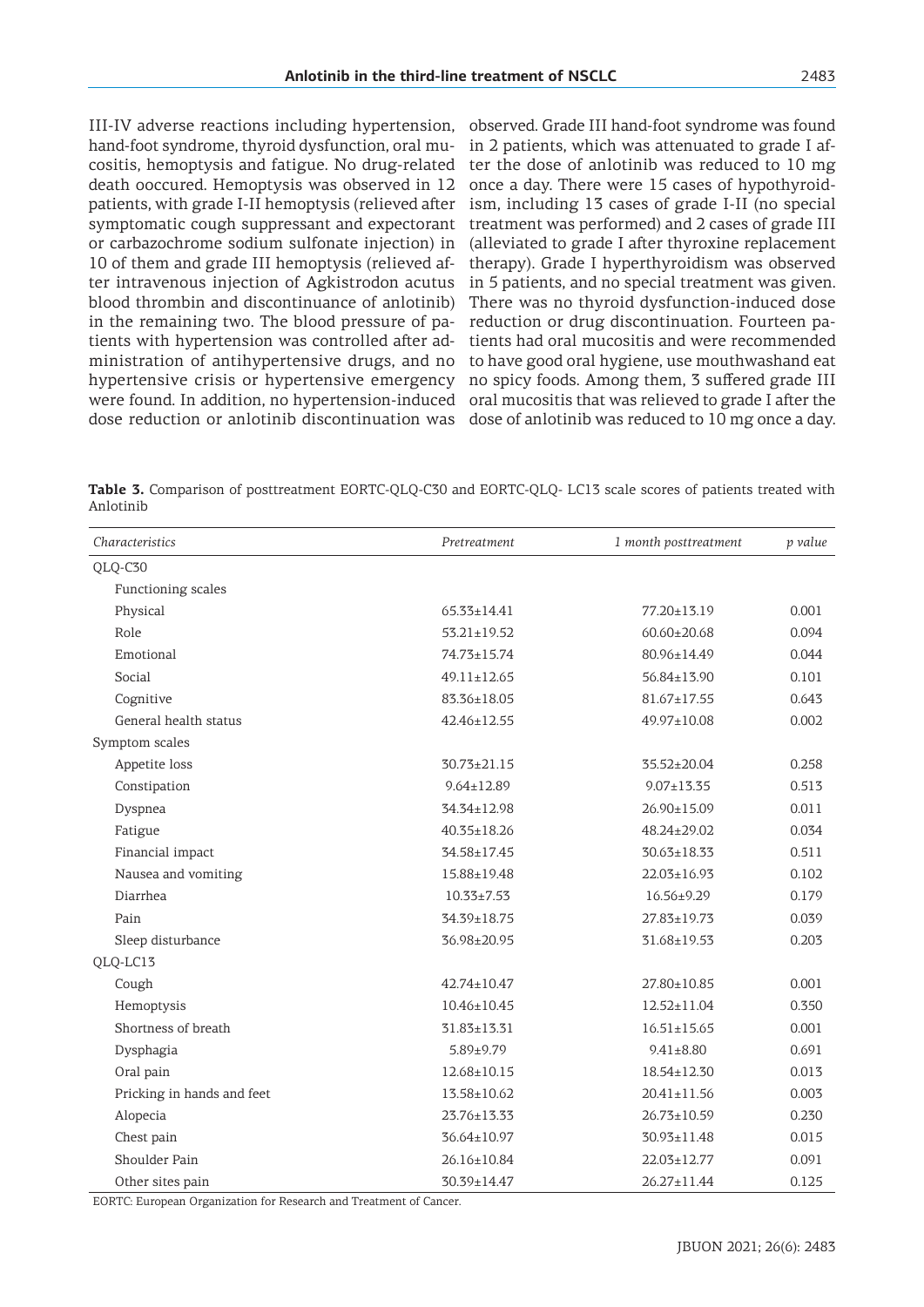

**Figure 1.** Kaplan-Meier survival curves of patients in the anlotinib group and Control group. The differences between overall survival rate **A:** and progression free survival rate **B:** of patients in the anlotinib group and Control group had no statistical difference (p=0.469, p=0.068).

The incidence rates of hypertension, oral mucositis, hand-foot syndrome, and thyroid dysfunction were significantly higher in the anlotinib group than those in the control group  $(p<0.001)$ , while the incidence rate of other adverse reactions exhibited no statistically significant difference between the two groups (p>0.05)(Table 2).

#### *Score of patient quality of life*

Compared with those before treatment, the scores of physical function, emotional function and general health status in the Quality of Life Questionnaire Core 30 (QLQ-C30) scale were significantly increased (p<0.001, p=0.044, p=0.002), implying that the quality of life of patients is improved after treatment with anlotinib. The score of fatigue was significantly higher (p=0.034), whereas the scores of pain and dyspnea were significantly lower than those before treatment  $(p=0.039, p=0.011)$ . In the Quality of Life Questionnaire-Lung Cancer 13 (QLQ-LC13) scale, the scores of cough, shortness of breath, chest pain, oral pain and pricking in hands and feet displayed statistically significant differences before and after treatment (p<0.05). The scores of cough, shortness of breath and chest pain were significantly lowered, suggesting relieved symptoms after treatment, while the scores of oral pain and pricking in hands and feet were increased compared with those before treatment (Table 3).

#### *Patient survival and follow-up results*

Patients were followed up for 3-24 months, with 1 and 2 case(s) of loss to follow-up in the anlotinib group and control group, respectively. Based on the results of follow-up, the median OS and PFS were

12.9 and 4.1 months in the anlotinib group and 11.3 and 1.7 months in the control group, respectively. The 1-year OS and PFS were 54.2% (26/48) and 4.2%(2/48) in the anlotinib group and 39.6% (19/48) and 0% in the control group, respectively. Survival curves of patients (Figure 1) were plotted by the Kaplain-Meier method. Log-rank test was conducted, and it was found that the OS and PFS displayed no statistically significantly differences between the two groups (p=0.469, p=0.068).

## **Discussion**

As a small-molecule multi-target tyrosine kinase inhibitor newly developed, anlotinib is one of the most important advances in NSCLC treatment in recent years, which affects tumor angiogenesis and exerts anti-tumor effects by targeting kinases including VEGFR, PDGFR, FGFR and c-Kit and inhibiting their activity [10]. Various existing phase II and III clinical studies have demonstrated that anlotinib is effective against many solid tumors like NSCLC, soft tissue sarcoma, gastric cancer, colorectal cancer, medullary thyroid cancer, differentiated thyroid cancer, and esophageal squamous cell carcinoma [11-13]. According to the results of a randomized, double-blind, placebocontrolled phase II clinical study of anlotinib in the treatment of advanced NSCLC (ALTER0302), the DCR and ORR were 83.3% and 10% in the anlotinib group, respectively [14]. The results of a subsequent phase III clinical study (ALTER0303) revealed that, in contrast with theplacebo group, the anlotinib group had significantly prolonged OS (9.63 months *vs.* 6.30 months), and increased PFS (by 3.97 months, 5.37 months *vs.* 1.40 months),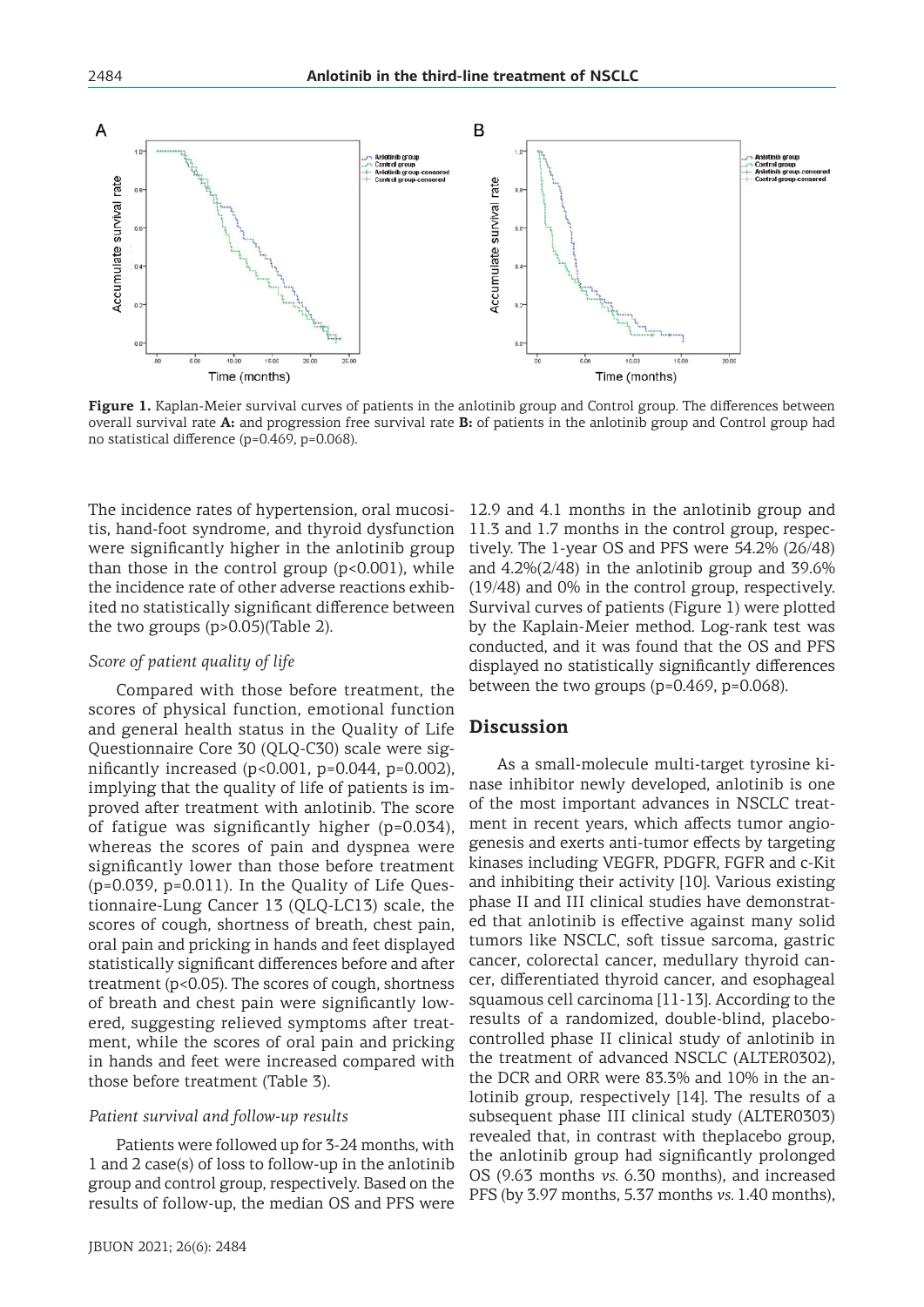DCR (80.95% *vs.* 37.06%) and ORR (9.18% *vs.* 0.7%) [15]. In this study, the ORRand DCR were 12.5% and 68.8%, respectively, slightly lower than those in the ALTER0303 study. This may be caused by the small sample size, advanced overall stage and low ECOG score. The median OS and PFS, ORR, and DCR were significantly better in the anlotinib group than those in the control group.

The major adverse events caused by anlotinib were hypertension, hand-foot syndrome, thyroid dysfunction, fatigue and oral mucositis based on their incidence rate. Hypertension, the most common adverse reaction of anti-angiogenic anti-tumor drugs, is found in almost all patients using VEGF-TKIs [16]. In the present study, the incidence rate of hypertension was 68.8%, including grade III (22.9%) and no grade IV. Patients with grade I and II hypertension continuously took the drug and were observed closely, while for those with grade III hypertension, ACEI/ARB or calcium antagonists were given to effectively control blood pressure at 120-140/80-100 mmHg. Hand-foot syndrome refers to dullness or redness of the extremities, obvious discomfort, swelling, and tingling of the palms and soles. In this study, hand-foot syndrome was observed in 37.5% of patients, mostly grade I-II and mainly manifested as painless minor skin changes or dermatitis occasionally with mild exfoliative changes or blisters. Only 1 patient had skin changes with pain. Patients with such a symptom were instructed to wear soft cotton clothes and socks to avoid injury and rubbing of the affected area. The symptom gradually subsided after observation or application of urea ointment or vaseline ointment. In this study, anlotinib-related diarrhea was grade I-II, and patients were advised to drink plenty of water, eat light and digestible foods, avoid eating greasy and spicy foods, and take intestinal probiotics and montmorillonite powder. During treatment with anlotinib, the thyroid function was monitored, attention was paid to symptoms of hypothyroidism or hyperthyroidism, and symptomatic treatment was given if necessary.

EORTC QLQ-C30, the core scale in the scale system for measurement of quality of life of cancer patients, is researched and developed by EORTC to evaluate the quality of life of all cancer patients. On this basis, specific modules for different characteristics and clinical symptoms of different tumors have been formulated [17]. QLQ-LC13, one of the standard tools for measurement of quality of life of lung cancer patients, has been translated into over 60 languages, widely used in the world's countries [18]. In this study it was found that the scores of physical function, emotional function, and general

health of patients significantly rose after anlotinib treatment compared with those before treatment (p<0.05), suggesting that anlotinib improves the overall health of patients. The improvement of physical function may be because the reduction of tumor foci or tumor burden alleviates the pressure on organs and weakens the discomfort, thus improving the general health status. The improved emotional function of patients after the medication may be related to the relieved physical discomfort of patients due to the relief of lung cancer-related symptoms such as cough, sputum, chest pain and pain, resulting in ameliorated depression and anxiety. Symptoms such as pain, dyspnea, chest pain, cough and shortness of breath were significantly improved compared with those before treatment, suggesting that anlotinib relieves the clinical symptoms of lung cancer. The constipation score was decreased with treatment, while the diarrhea score was increased, which may be because anlotinib treats diarrhea. Fatigue, oral pain, and pricking in hands and feet were worse than those before treatment, which may be also caused by drug-induced adverse reactions. The above results indicate that anlotinib can relieve symptoms to some extent and improve the overall quality of life, but during treatment, close monitoring and prompt management of adverse reactions are essential.

There were still some shortcomings in this study. Specifically, the sample size was small, the time and content of follow-up were separately short and not comprehensive, and the effects of differences in education, social background, and personal feelings on the quality of life score were not taken into account. Therefore, further multicenter randomized controlled trials with a large sample size should be carried out in the future to confirm the conclusion of this study.

## **Conclusions**

Anlotinib is safe and effective in the third-line treatment of advanced NSCLC, which can evidently improve the quality of life of patients.

## **Funding Aacknowledgements**

National Natural Science Foundation of China (H2-calponin: a key molecule regulating the balance of cytoskeletal mechanical signal transduction in lung cancer angiogenesis) [81601989].

## **Conflict of interests**

The authors declare no conflict of interests.